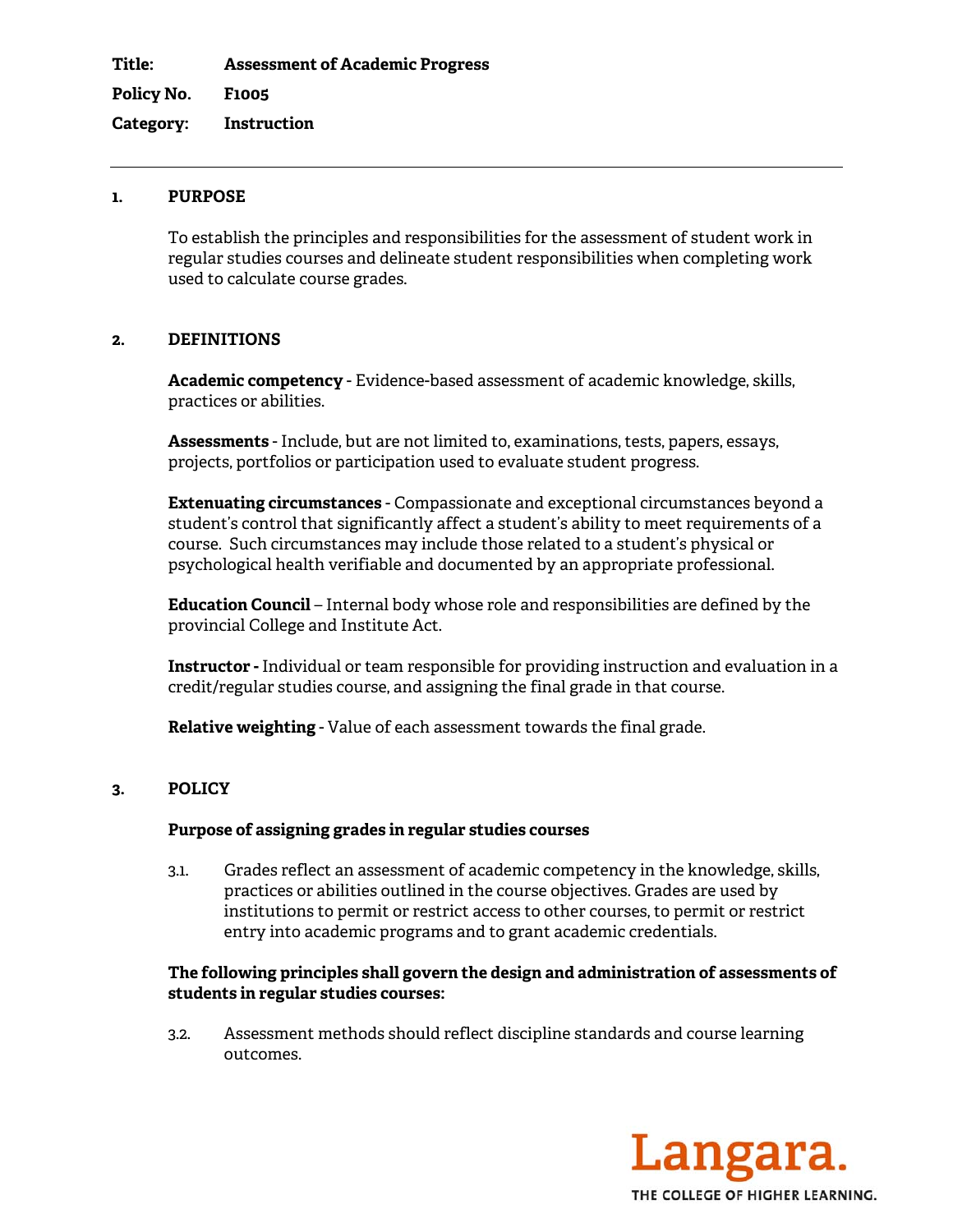- 3.3. Instructors shall evaluate students using a variety of assessment methods that are scheduled throughout the term.
	- a. Prior to the final withdrawal date in each term, Instructors shall have returned to students graded assessments representing no less than 15% of all assessments. Additionally, prior to the last day of classes, instructors shall have returned to students graded assessments representing no less than 50% of all assessments. Deviation from this standard requires the approval of Education Council.

OR

- b. Instructors of courses involving internships, practica, placements or S/U-grading shall provide to students documented feedback regarding their progress throughout the assessment period.
- 3.4. The relative weighting of each assessment and the relative weighting of each component within an assessment method should be clearly communicated to students.
- 3.5. Changes to assessments during the course, or the relative weighting of these assessments, should be avoided. Where they cannot be, these changes must be clearly communicated to students well in advance of the due date or test date.
- 3.6. Responsibilities of instructors when designing and administering assessments of students are to:
	- a. Provide students with all relevant information relating to assessments, including but not limited to, types of assessments, due dates, approximate exam dates and relative weightings of assessments;
	- b. Describe any penalties for late assignments in either the course outline or the specific description of the assignment;
	- c. Grade and return assessments in a timely manner reflective of department practices;
	- d. Maintain accurate records of student progress and retain these records according to the College-approved retention schedule.
- 3.7. Responsibilities of students when completing work that will be used in calculating course grades are to:
	- a. Meet course requirements, including but not limited to assignments, reports, exams, class participation;
	- b. Know the expectations and requirements of a course or ask for clarification in a timely manner;
	- c. Meet assigned deadlines and write exams on scheduled dates;